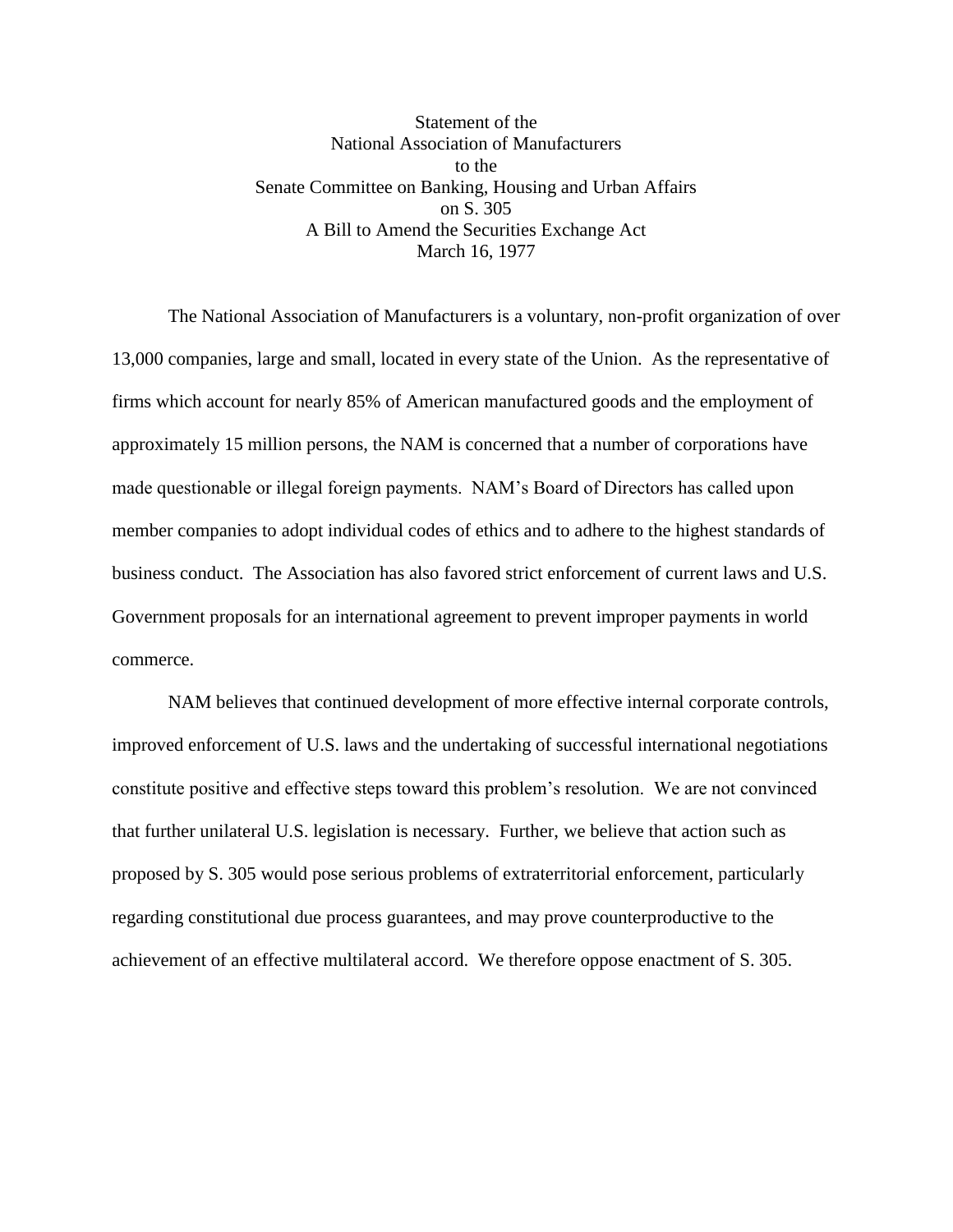Background:

The issue of improper payments made overseas by some U.S. companies received widespread publicity in 1976, stimulating a policy debate on necessary corrective actions. A series of steps were undertaken at three different levels to meet the perceived problem and help assure both its immediate and longer-term resolution. The first area of response has been in selfcorrective and preventative actions by companies themselves. We continue to believe this approach to be both the most logical and effective means to deal directly with the problem. The NAM Board of Directors urged member companies to adopt individual codes of ethics and adhere to the highest standards of business conduct. In an open letter to the membership on April 19, 1976, former NAM Chairman Richard C. Kautz pointed to the NAM Code of Business Practices which states, in part, that 'We will compete vigorously to serve our customers and expand our business, but we will avoid unfair or unethical practices." Individual company management is in the best position to take the leadership in making commitments, defining derelictions and applying censure and penalties to those who violate standards. Management is sensitized to the problem of improper foreign payments and the actions it has taken speaks well for private sector self-correction, including vigorous investigations of past payments, increased vigilance by directors, audit committees and outside accountants; and strong corporate leadership statements of policy coupled with tightened internal control procedures.

New governmental enforcement procedures under current law have also been undertaken by a number of agencies. The Securities and Exchange Commission (SEC) was at the forefront of initial disclosures of improper payments and is, of course, continuing to enforce regulations as applied relevant to publicly-held companies. The Treasury Department instituted procedures to investigate corporate payments abroad which might involve U.S. tax laws. A special Presidential

- 2 -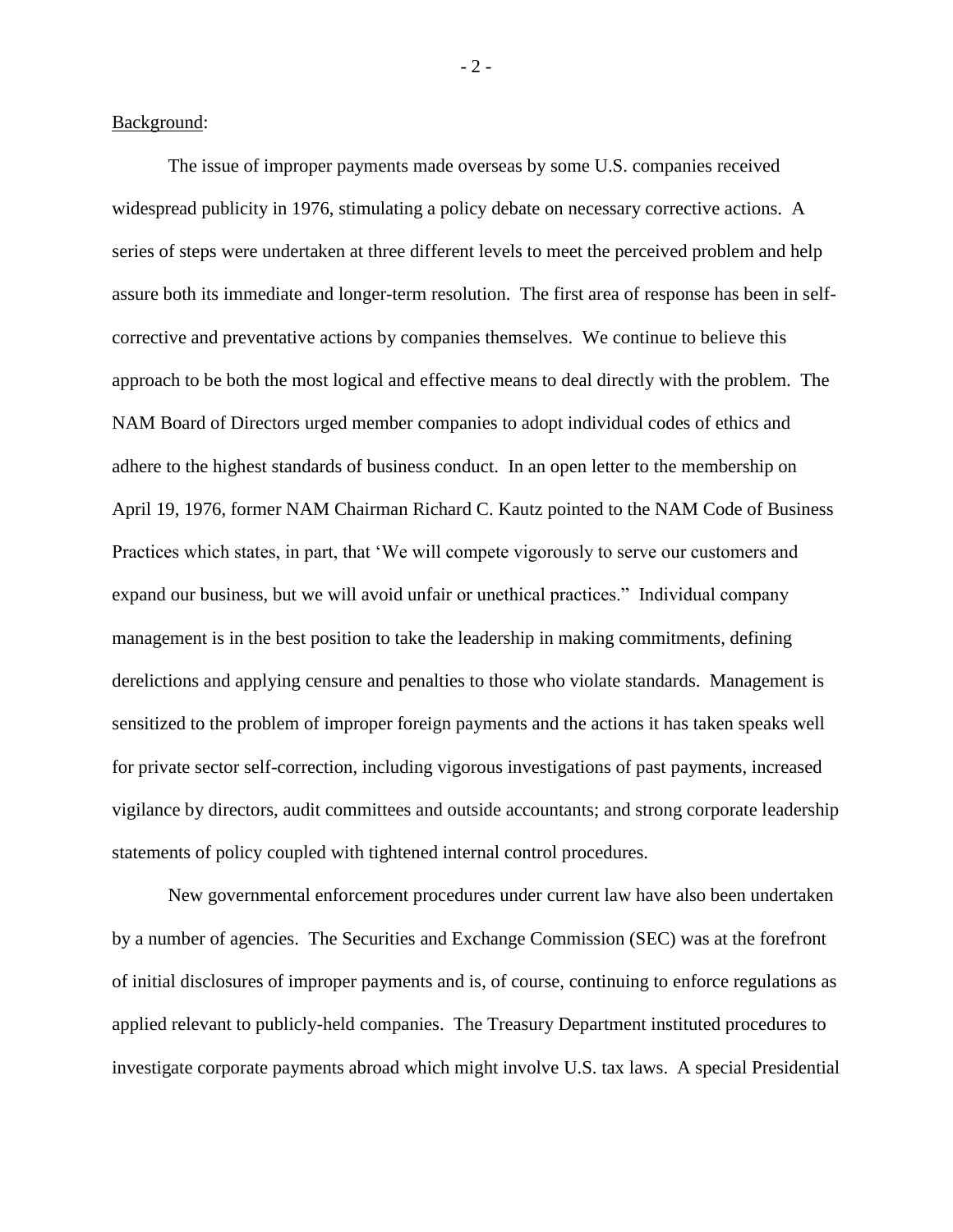cabinet-level task force conducted a study of the problem and last year recommended a new reporting and disclosure approach to supplement these other Executive Branch actions.

Two measures were passed during the 94th Congress which bear directly on this subject. One bill established reporting requirements on payments involving military sales and the other designated tax penalties which would be applied in cases of foreign bribery. Proposed legislation to cancel Overseas Private Investment Corporation (OPIC) coverage on projects involving illegal payments passed the House but not the Senate, while the reverse situation pertained with regard to a Senate bill similar to Title I of the current S. 305 now before this Committee. Bills proposed by the previous Administration on the basis of the Presidential Task Force study which favored a reporting and disclosure system were not given full hearings in either House.

The third area of activity involved international efforts to deal with the payments problem. The United States concluded nearly a dozen bilateral information exchange agreements with foreign governmental agencies involving information to be used for investigations or judicial procedures in the foreign country. These agreements were negotiated so as to assure maintenance of proper Constitutional safeguards regarding judicial processes and information concerning individuals. The U.S. Government has also proposed to a special United Nation's Working Group the outlines of an international agreement to eliminate bribery from world commerce. The Senate has endorsed such a multilateral approach in Senate Resolution 265, passed unanimously at the end of 1975. Additionally, last year Senate Resolution 516 commended the OECD Guidelines for MNCs, including multilaterally-agreed voluntary standards on foreign payments which have been recommended by governments and widely accepted by multinational corporations.

- 3 -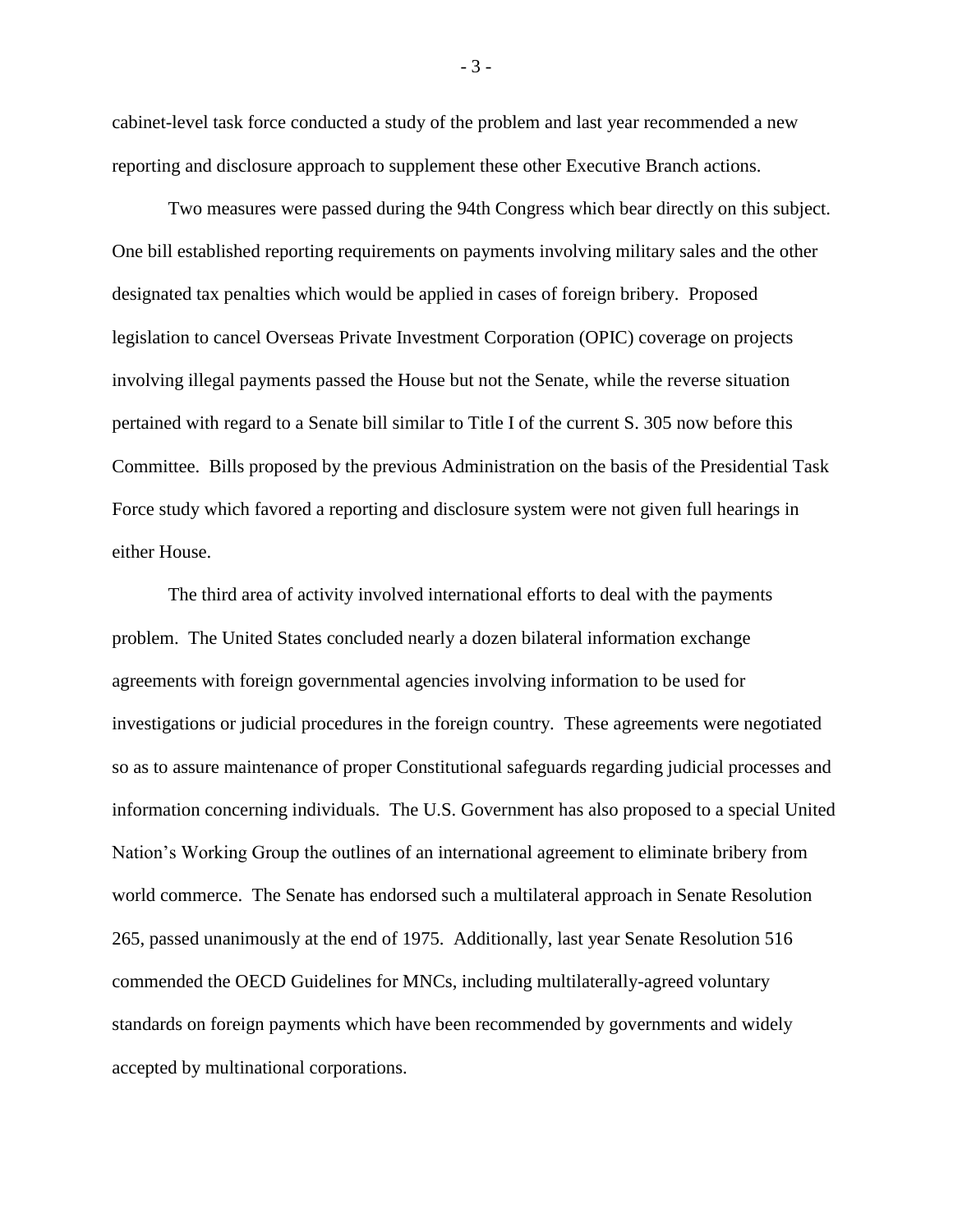## Provisions of S. 305

The bill currently before the Committee, S. 305, has two separate titles which are summarized below:

Title I: "The Foreign Corrupt Practices Act of 1977"

Section 102 would amend section 13(b) of the Securities Exchange Act of 1934 by adding three new subsections.

The first new subsection imposes an obligation on specified corporate issuers of securities to maintain books and records that "accurately and fairly reflect the transactions and dispositions of the assets" of the corporation. In addition, it requires such corporations to "devise and maintain an adequate system of internal accounting controls sufficient" to assure that transactions are executed in accordance with management's authorizations, that transactions are property recorded, that access to corporate assets is controlled, and that corporate assets and records will be compared and reconciled at reasonable intervals.

The second new subsection makes it unlawful for any person, directly or indirectly, to falsify any book, record, account, or document maintained or required to be maintained by the corporate issuers specified in the first new subsection.

The third new subsection prohibits making materially false or misleading statements, or omitting to state material facts necessary to be stated, to an accountant in connection with any examination or audit of the specified corporate issuers.

Section 103 would add a new Section 30A to the Securities Exchange Act of 1934 to make certain foreign payments by specified U.S. corporations subject to the jurisdiction of the Securities and Exchange Commission illegal under U.S. law.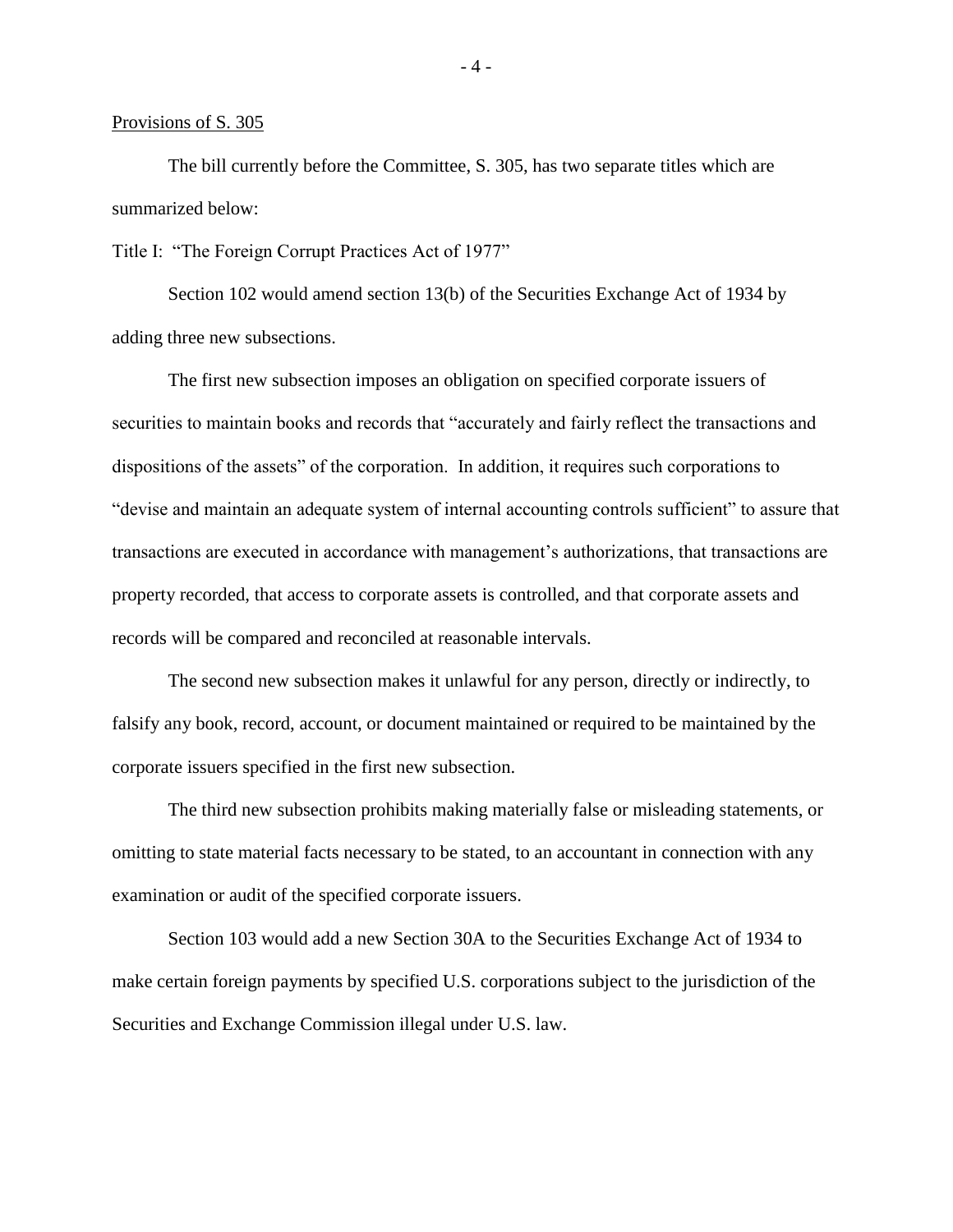Such payments must have three elements. First, there must be a corrupt purpose in paying or giving, offering or promising to pay or give, or authorizing the payment of money or the giving of anything of value. Second, the corrupt payment or gift must be made to an official of a foreign government, a foreign political party or an official or candidate thereof, or an intermediary where the payor knows or has reason to know that the ultimate recipient is a foreign government official, political party, or candidate. Third, a payment or gift is made "corruptly" when its purpose is to induce the recipient to use his or its influence or to fail to perform official functions to direct business to any person or to influence foreign government legislation or regulations.

Section 104 would make such payments by any domestic concern not subject to the jurisdiction of the Securities and Exchange Commission illegal under U.S. law. This section provides criminal penalties for willful violation of a fine of not more than \$10,000, or imprisonment for not more than two years, or both.

Title II: "Domestic and Foreign Investment Improved Disclosure Act of 1977"

Section 202 of the bill amends Section 13(d) of the Securities Exchange Act of 1934 to expand its disclosure requirements to include disclosure of (a) residence, nationality, and nature of the beneficial ownership of the person acquiring the securities and all other persons by whom or on whose behalf the purchases have been or are to be effected and (b) the background and nationality of each associate of the purchaser who owns or has a right to acquire additional shares of the issuer.

Section 203 of the bill adds a new subsection  $13(g)$  to the Act. Paragraph (1) of the new subsection requires every holder of record of, and any other person having an interest in, 2% or more of any specified security to report such interest and other information in a form and at

- 5 -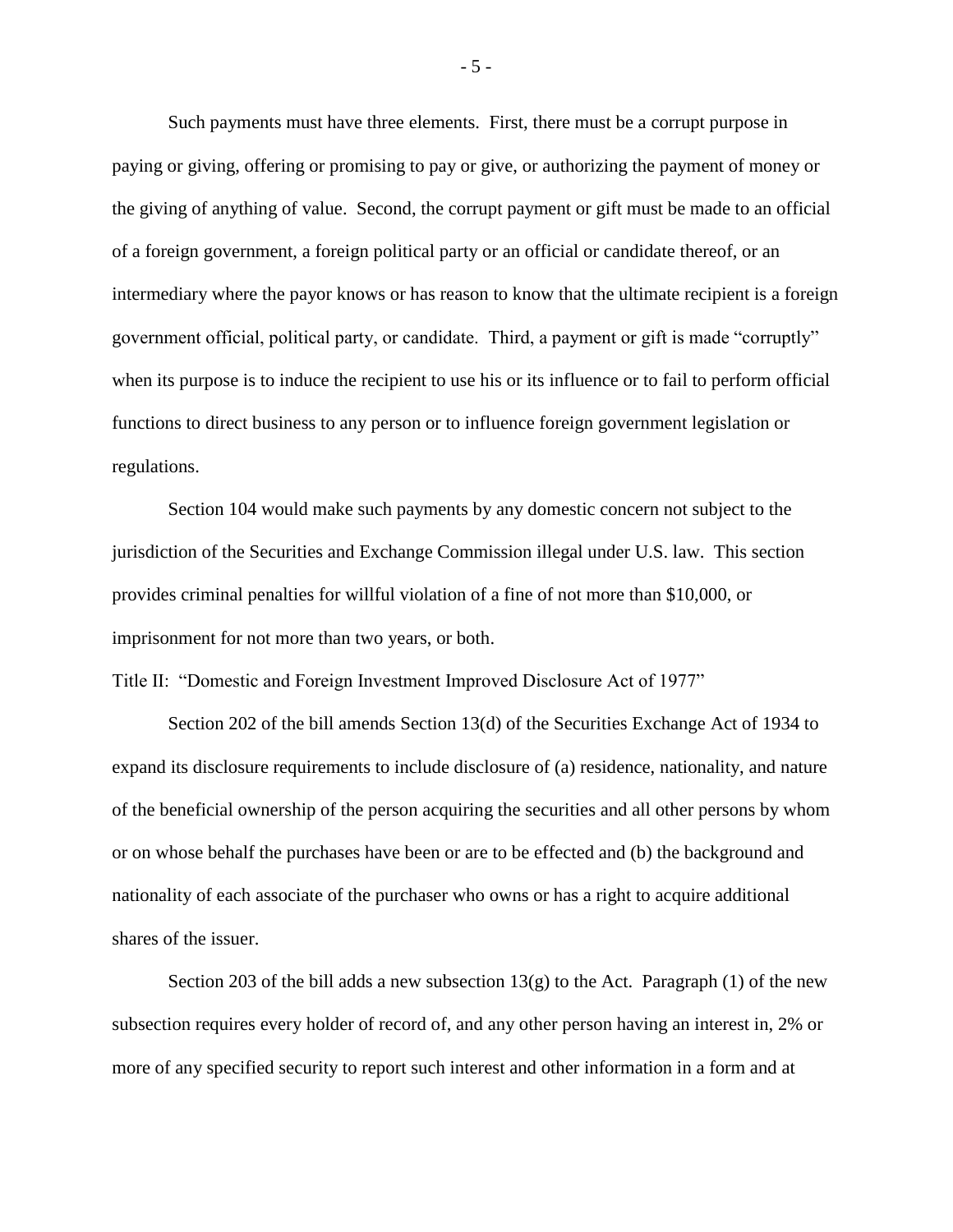intervals (but not more frequently than quarterly) as the Securities and Exchange Commission may by rule prescribe. Paragraph (2) of the new subsection empowers SEC to prescribe how the reports required by paragraph (1) shall be filed or published. It also authorizes the SEC to require issuers to include specific information received as a result of such reports in any filing or registration statement with the SEC. Paragraph (3) provides for gradual reduction in the 2% threshold of paragraph (1).

Paragraph (4) of the new subsection gives the SEC authority to exempt from the new subsection's requirements any security, issuer, or person, if it finds that such exemption is not inconsistent with the public interest or protection of investors. Paragraph (5) of the new subsection makes it unlawful for any person, in contravention of SEC rules, to make use of the mails or any other means or instrumentality of interstate commerce to effect any transaction (for his own account or the account of another) in any security subject of this new subsection if such person knew, or should have known, that information required to be filed or published in accordance with this subsection has not been filed or published. Paragraph (6) of the new subsection requires the SEC to consult with the Controller General of the U.S., the Director of the Office of Management and Budget, and of Federal authorities which require reports substantially similar to that called for by the new subsection in order to achieve uniform centralized reporting of such information and avoid unnecessary duplicative reporting by, and minimize the compliance burden on persons required to report.

# NAM Position

The NAM continues to favor individual company codes of conduct and internal enforcement procedures as the most direct and effective method of dealing with this problem. Recognizing the global roots of improper commercial payments, we also favor the negotiation of

- 6 -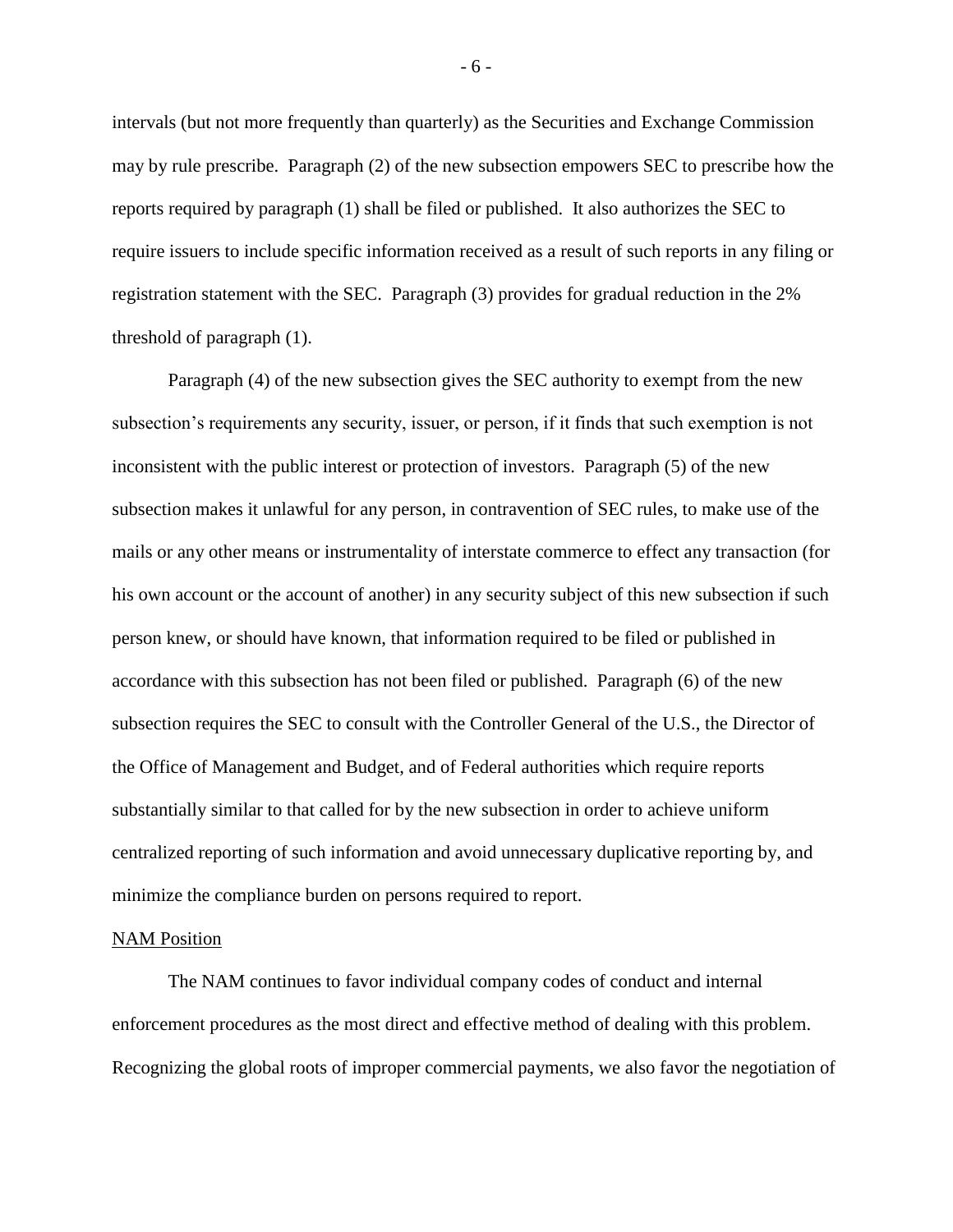an international agreement to eliminate to the greatest practicable extent such payments from world trade. It is our opinion that steps being taken voluntarily by individual U.S. companies and the increased enforcement of current U.S. laws by agencies such as the SEC and IRS, have largely resolved the problem of such payments by American companies. The negotiation of an international agreement to eliminate improper payments worldwide would help assure that U.S. industry is not placed at a competitive disadvantage by unfair foreign practices as well as place world commerce on a better, market oriented trade and investment basis.

Evaluating S. 305 in terms of this position, NAM must oppose the bill for three major reasons: (1) corrective actions already taken have made passage of the bill unnecessary; (2) inherent problems in the bill, particularly regarding its extraterritorial application and conflicts with constitutional due process guarantees, make it either unworkable, threaten serious undesirable side effects, or both; and (3) the criminalization approach runs counter to U.S. proposals for an international agreement based on reporting and disclosure principles and could impair the achievement of such an accord.

### New U.S. Legislation Is Not Necessary

An effective solution to the problem of improper foreign payments does not require the passage of new laws. Substantial legal sanctions are already in existence which are applicable to foreign bribery: in the Internal Revenue Code, the Clayton Act, the Sherman Act, the Federal Trade Commission Act, and the Securities and Exchange Act; in transactions involving AID or arms exports; and in shareholder derivative suits based on state and federal law. The reported cases of improper foreign payments indicate not a lack of law, but of enforcement, both from within and outside the company.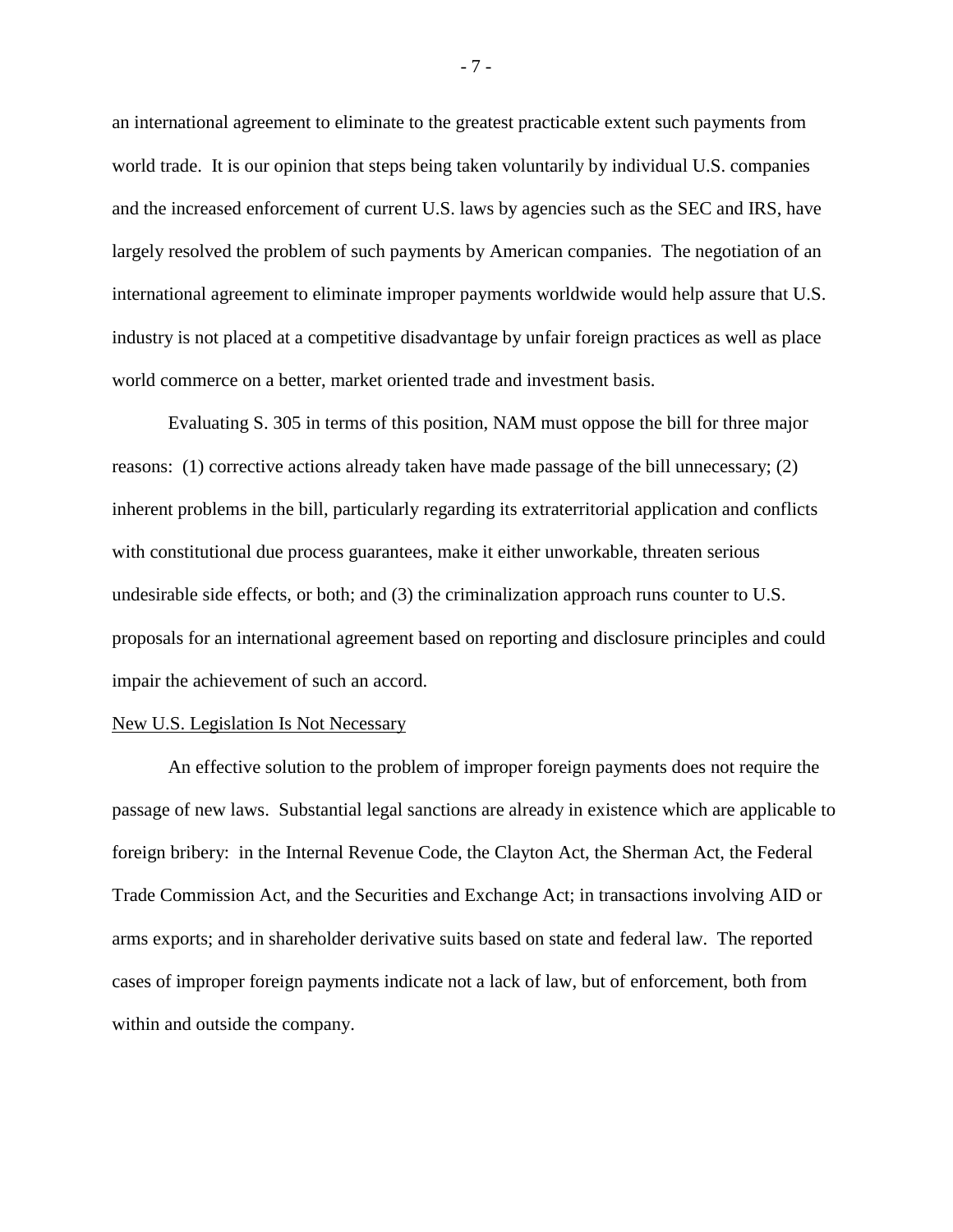Corrective actions undertaken by corporate management and boards or directors, by the accounting profession, and by law enforcement agencies have all brought a closer security and tightened control of corporate funds expenditures. These actions have also been beneficially supplemented by the role of the news media in spotlighting wrongdoing and calling attention to the need for corrective measures in this area. The investigatory work of the press has created an awareness that actions bordering on questionable conduct run the risk of widespread public disclosure. The power of this very real constraint should not be underestimated, given the attendant possible repercussions on a company's foreign business, its vulnerability to legal sanctions, and certainly just as important, the damage to the firm's public reputation.

Corrective actions already undertaken in the private sector and the more effective enforcement of existing laws will, we believe, prove more than sufficient to resolve the payments problem without new legislation. What is needed now is not new laws dealing with U.S. companies, but rather an international agreement to assure that all businesses engaging in world commerce do so in a fair competitive manner.

## Inherent Implementation Problems in S. 305

The major inherent implementation problem in S. 305 is its projected extraterritorial application which presents perhaps insurmountable practical enforcement difficulties and raises serious questions of constitutionality concerning due process guarantees. A case falling under the bills' prohibitions would involve a payment to a foreign government official, most likely on foreign soil, and perhaps by a foreign person. U.S. investigation of such incidents would inevitably raise national sensitivities and create diplomatic problems, making it unlikely that much official foreign cooperation with U.S. investigatory efforts would be forthcoming. However, without such full cooperation and support, the practical implementation of S. 305

- 8 -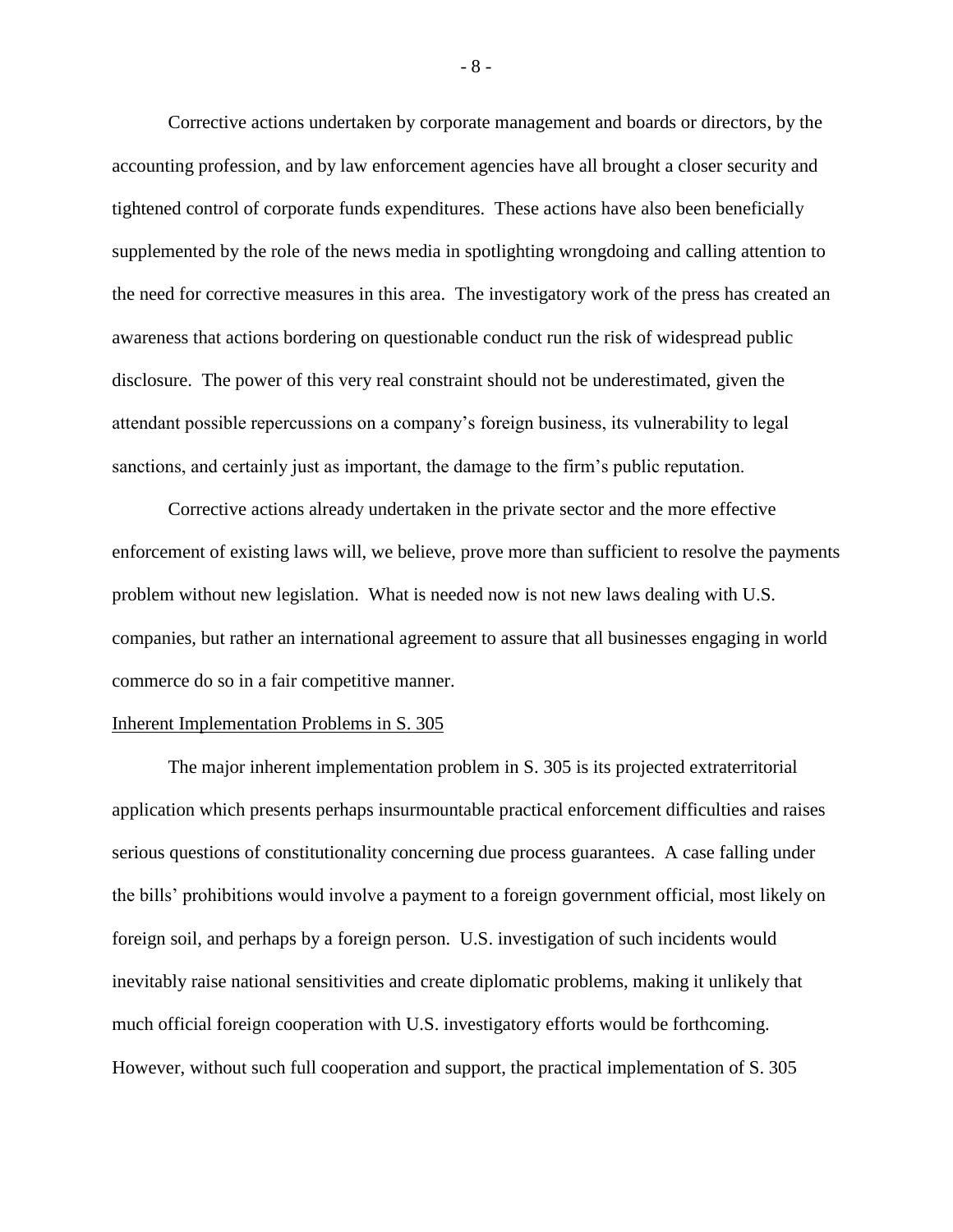would be nearly impossible since foreign witnesses and evidence would have to be obtained and transported to a U.S. court.

Official foreign assistance is even less likely to be available where the requestor is not the U.S. Government, but an accused defendant. Yet, under the U.S. constitutional system of justice, the defendant must have available to him adequate means to present his defense. Many U.S. persons accused of illegal acts under S. 305 will be unable to produce exculpatory evidence and/or witnesses from abroad because the reach of U.S. extraterritorial law is long enough to charge the defendant, but not effective enough to compel production of evidence and testimony necessary to his defense. This type of difficulty in providing due process in criminal cases brought under the proposal in S. 305 raises serious constitutional questions which should be resolved before the Committee takes further action on this bill.

Other implementation problems are also likely to arise under this bill. In the provisions dealing with payments through intermediaries, the standard of "or having reason to know" allows a very broad sweep for allegations and provides no recognition of the extremely diverse situations in which U.S. companies operate abroad. Business relationships overseas can range from transactions with a wholly owned subsidiary to a retained private consulting firm. Even at relatively high ownership levels there can be significant restrictions on a U.S. firm's access to documentation which might be necessary to carefully trace all expenditures to their final destination. Obtaining such documentation or information may be impossible when the intermediary is an independent contractor, legally separate from the U.S. company.

Overall, the bill raises serious due process and other constitutional problems and its practical implementation would prove difficult if not impossible to achieve due to understandable foreign apprehension and sensitivity to such a unilateral U.S. imposition.

- 9 -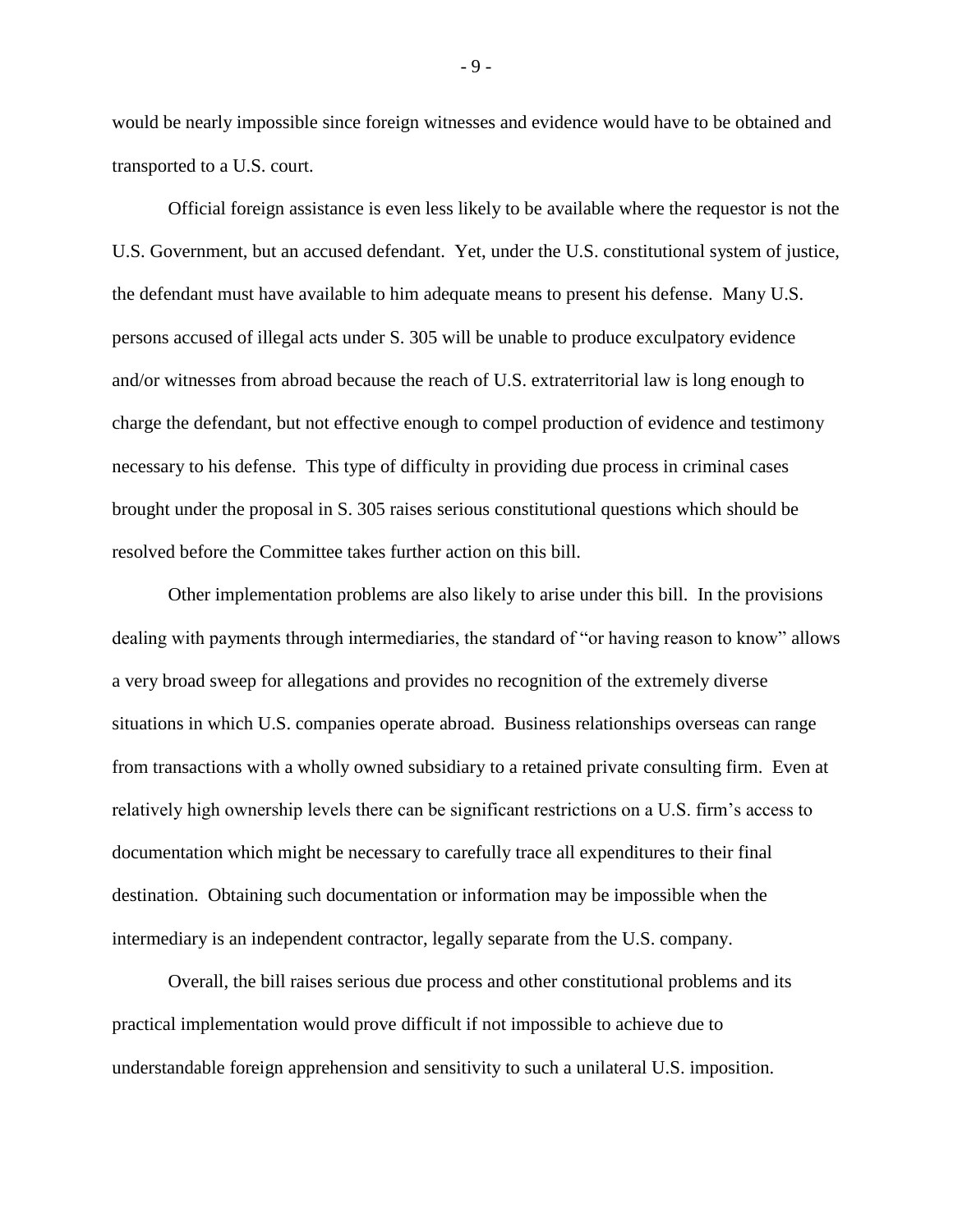#### An International Agreement is Needed

The desirability of an international agreement on bribery has been widely recognized and supported. Senate Resolution 265 called for the initiation of negotiations on such an agreement and subsequent initiatives were undertaken in both the GATT Multilateral Trade Negotiations and in the United Nations to seek an accord on preventing bribery. A special UN Working Group was established for this purpose and the U.S. has formally submitted a proposal to it outlining initial ideas on the substance of such an agreement. This Group is reportedly aiming at completing its report in time for the Economic and Social Council (ECOSOC) meeting in July and August of this year.

NAM favored Senate Resolution 265 and the negotiation in all appropriate international forums of a multilateral agreement to prevent bribery in international commercial transactions. The global scope of the problem argues for the participation of at least all major trading countries, if not virtually all countries worldwide, in cooperatively seeking the elimination of improper payments.

We believe that the general approach originally outlined by the U.S. Government before the United Nations Commission on Transnational Corporations and reported to this Committee by the former Undersecretary of State for Economic Affairs Charles Robinson on April 8 of last year constitutes a positive and operationally sound basis for negotiating an international accord. In particular, we believe the following elements could be included in a multilateral agreement: (1) All countries should clearly define procedures to be followed by companies dealing with the government in procurement or regulatory matters, including what actions would constitute illegal payments. There should be a commitment to effectively enforce laws against both bribery and extortion. (2) Inter-governmental arrangements, probably bilateral in nature, should be

 $-10-$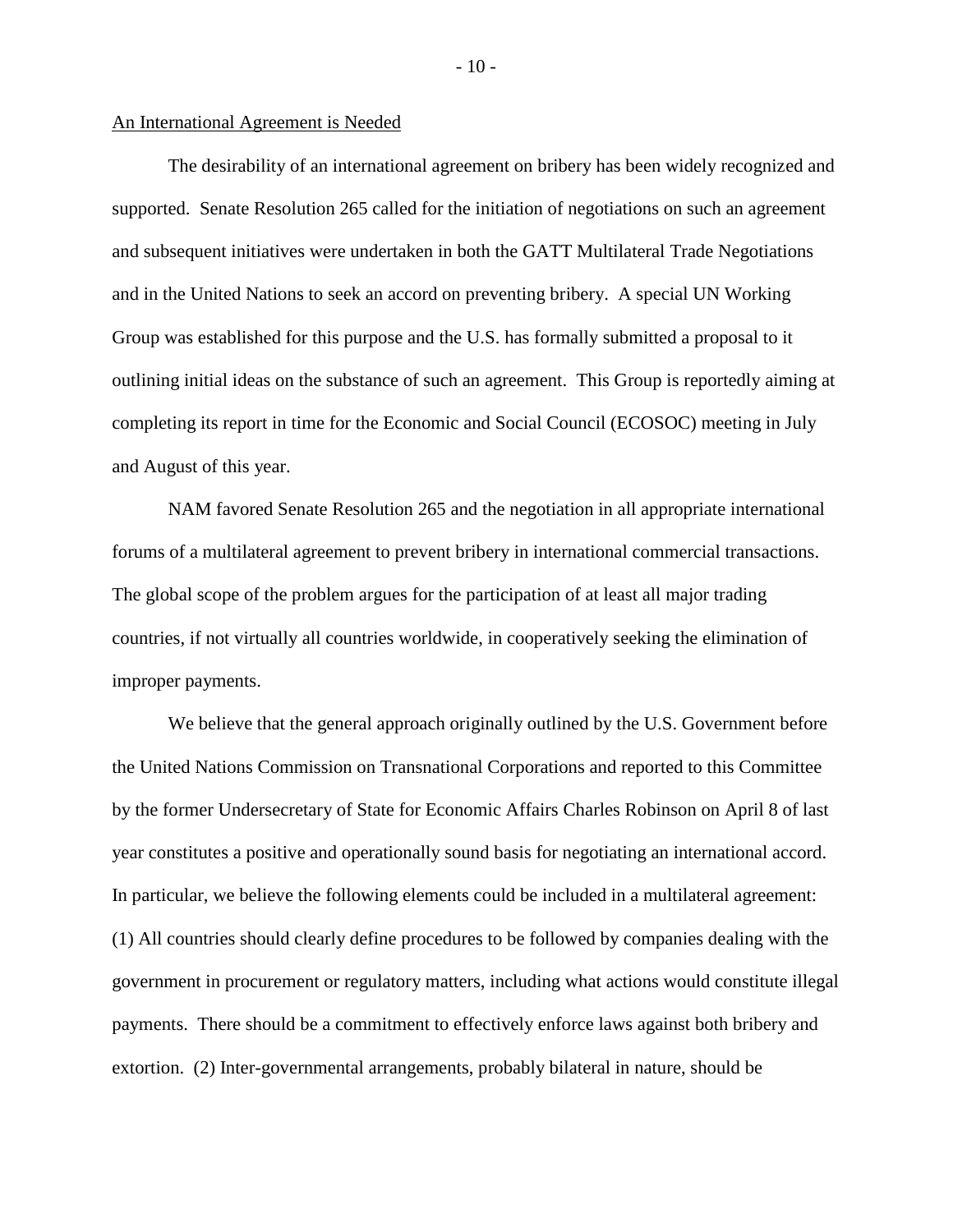considered to permit information exchange between governments, subject to necessary constitutional safeguards, to assist official foreign investigatory or judicial action involving illegal foreign payments. (3) An information reporting approach could be considered to assure that national governments have available to them the necessary information on payments to government officials in order to assist proper law enforcement and avoid possible foreign relations problems. However, such standardized reporting should be kept to the minimum necessary to meet these objectives.

The thrust of S. 305, on the other hand, runs counter to the objective of seeking an international agreement and may in fact jeopardize the negotiation of such an accord. First, the unilateral and extraterritorial nature of the legislation will likely foster diplomatic conflict rather than multilateral agreement. There is certainly no reason for the U.S. to forego steps to correct obvious shortcomings within its own jurisdiction as has been done by the many corrective enforcement actions already taken. However, to take such unilateral corrective action in a manner which extends far beyond U.S. borders into the internal affairs of other sovereign nations, can only raise potentially serious diplomatic conflicts with other governments, as has been amply demonstrated in the past in cases of U.S. antitrust and export control regulations. The extraterritorial enforcement of S. 305 would indeed raise problems far beyond the magnitude of past experience, for the enforcement would by definition directly involve investigation and judicial actions concerning foreign officials involved in government procurement programs or regulatory matters which take place on foreign soil. This type of unilateral U.S. action is not conducive to fostering the levels of international cooperation necessary develop a multilateral agreement on preventing improper payments.

- 11 -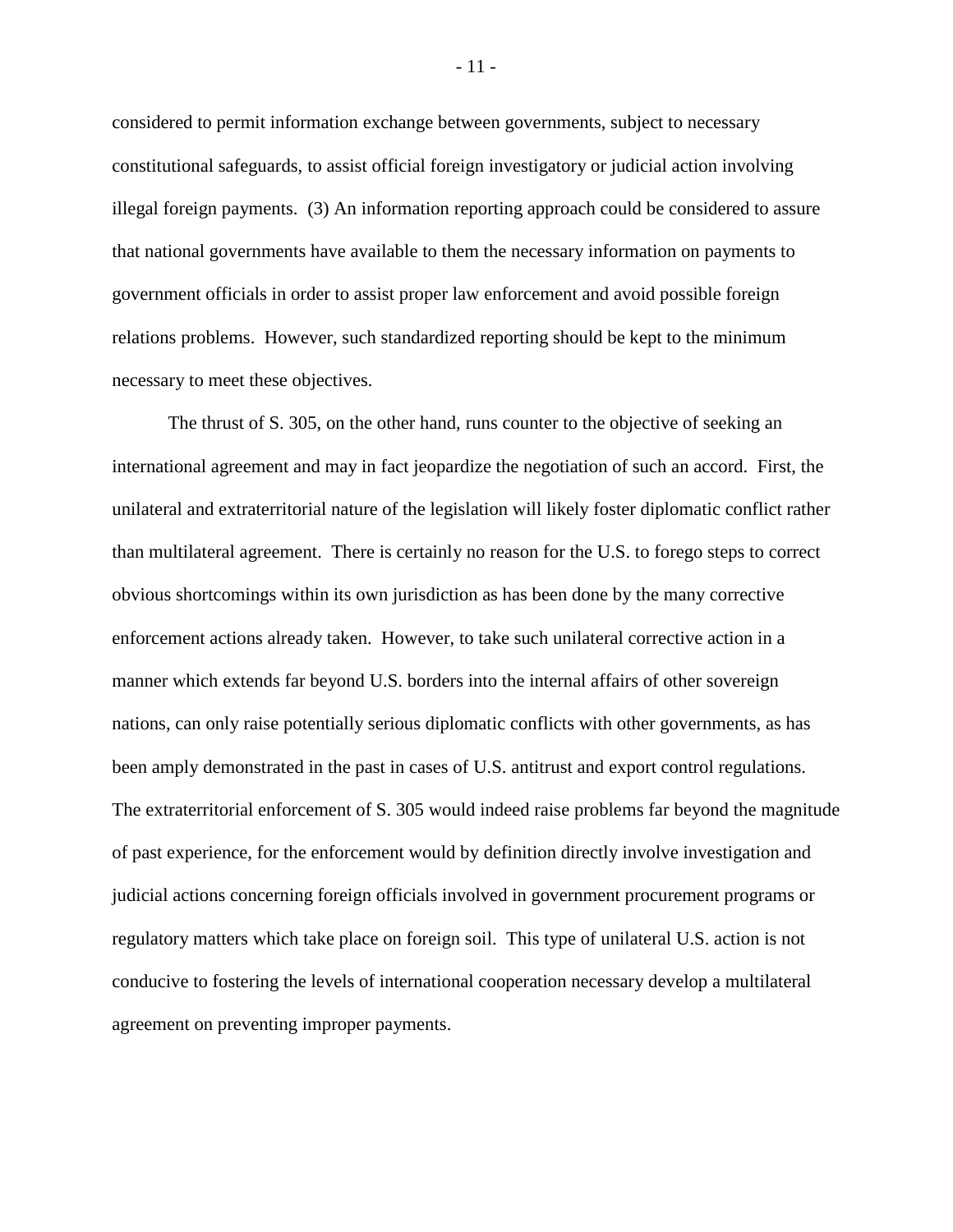Additionally, S. 305 is at cross-purposes with the basic thrust of the U.S. proposal for an international agreement which rests upon the clarification and effective enforcement of each nation's domestic laws on bribery and extortion, a system of information reporting and an intergovernmental information exchange network. By contrast, S. 305 seeks the extension of U.S. law into other countries, does nothing to reach situations of foreign extortion of U.S. companies, and does not advance the objective of enforcing laws against foreign as well as U.S. violators of bribery statutes. Any legislation passed by the Congress should be formulated in such a way as to encourage, not prevent, the achievement of an international accord dealing with the full scope of the payments problem and covering both U.S. and foreign companies.

## Comments on SEC Proposals

Section 102 contains proposals originally made by the Securities and Exchange Commission relating to corporate record-keeping and misstatements to auditors. We believe that this section may be deceptively simple in its approach, but overly broad in application and potentially counterproductive in effect. In this connection we note objections to these provisions voiced last year by the American Institute of Certified Public Accountants (AICPA) and Committees of the American Bar Association and the New York City Bar Association. We are particularly concerned with the scope of the prohibitions, where even an omission in an oral conversation between an auditor and a third person could subject that person to criminal penalties. There is not even a requirement of specific intent to deceive contained in these provisions. We would also be concerned if the objections raised by the AICPA resulted, as they feared, in a diminished level of information flow from corporate employees and others to the auditors.

- 12 -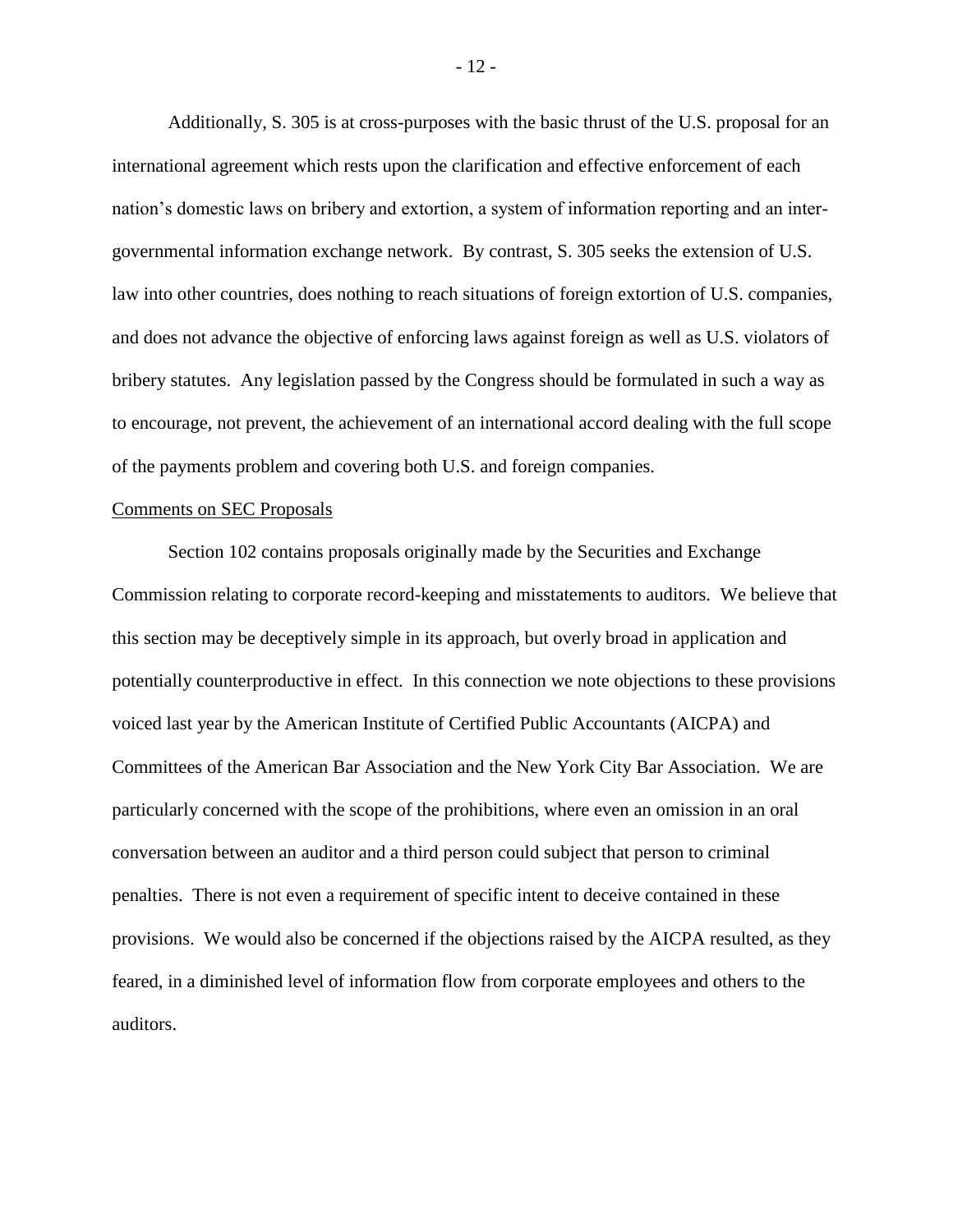The SEC has, of course, put out for comment proposed regulations embodying the essence of Section 102. Since the responses to these proposed regulations were just due last Friday, March 11, we have been unable to evaluate the current judgments of persons with the most relevant expertise in this area. Therefore, we will refrain from taking a further definitive position on this section until it is possible to evaluation that material.

#### Comments on Investment Disclosure

Title II of S. 305 contains provisions which would provide for the filing of additional information by certain classes of beneficial owners of securities, over and above current reporting requirements. Reports would have to be filed by owners down to the level of 1/2 of 1 percent of certain classes of securities by 1979. While we have serious reservations about the need for such a provision and particularly about the benefits of such an extremely low ownership reporting level in light of the generally recognized need to reduce regulatory reporting burdens, we will defer detail comments on this Title at this time. Instead, we urge the Committee to refrain from enacting new legislation on this subject until the new SEC regulations soon to come in effect can be evaluated. The SEC has adopted beneficial ownership disclosure rules scheduled to become effective on August 31 which seek the same general objectives as Title II of S. 305, but with a relatively less burdensome format. The experience under these new rules, which were nearly two years in the making, should be evaluated before a new and more extensive system is legislated by the Congress.

### Conclusion

The problem of improper corporate payments abroad has led to a number of selfcorrective and preventative actions by the business community as well as improved governmental enforcement of U.S. laws. We believe that these steps have largely resolved the

- 13 -